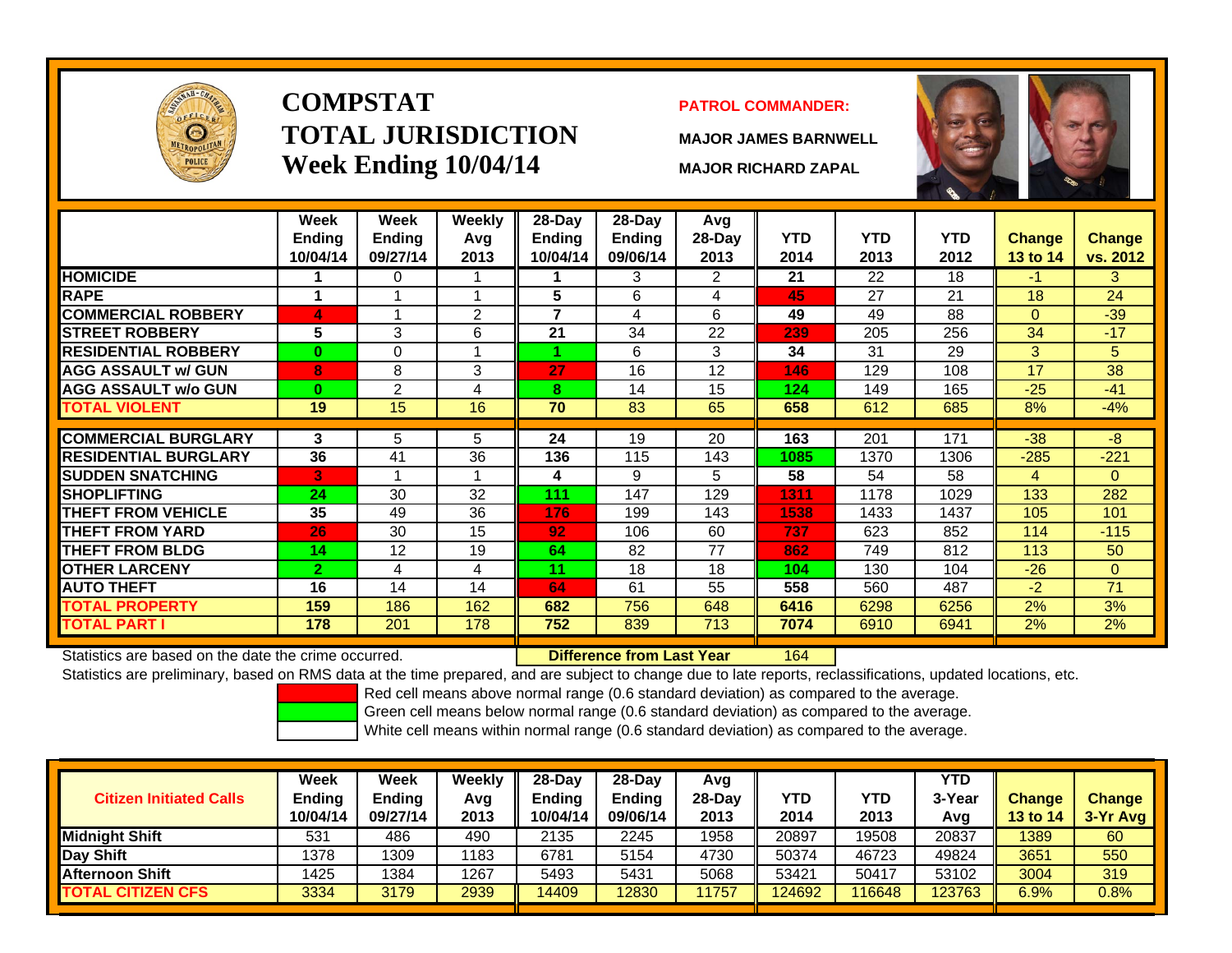

# **COMPSTATWEST CHATHAM PRECINCTWeek Ending 10/04/14**

**PRECINCT COMMANDER:**



**CAPT. CHARLES HALL**

|                             | Week<br>Ending<br>10/04/14 | <b>Week</b><br><b>Ending</b><br>09/27/14 | Weekly<br>Avg<br>2013 | 28-Day<br><b>Ending</b><br>10/04/14 | 28-Day<br>Ending<br>09/06/14 | Avg<br>28-Day<br>2013   | <b>YTD</b><br>2014 | <b>YTD</b><br>2013 | <b>YTD</b><br>2012 | <b>Change</b><br>13 to 14 | <b>Change</b><br>vs. 2012 |
|-----------------------------|----------------------------|------------------------------------------|-----------------------|-------------------------------------|------------------------------|-------------------------|--------------------|--------------------|--------------------|---------------------------|---------------------------|
| <b>HOMICIDE</b>             | 0                          | $\mathbf 0$                              | 0                     | $\bf{0}$                            |                              | 0                       |                    | 2                  | 0                  | $-1$                      |                           |
| <b>RAPE</b>                 | 0                          | $\Omega$                                 | 0                     | $\bf{0}$                            |                              |                         | 10                 | 6                  | $\overline{7}$     | 4                         | 3                         |
| <b>COMMERCIAL ROBBERY</b>   | 0                          | 0                                        | 0                     |                                     |                              |                         | 7                  | 4                  | 17                 | 3                         | $-10$                     |
| <b>STREET ROBBERY</b>       |                            | $\Omega$                                 | $\Omega$              | 1                                   | $\overline{2}$               | $\overline{2}$          | 22                 | 22                 | 30                 | $\Omega$                  | $-8$                      |
| <b>RESIDENTIAL ROBBERY</b>  | 0                          | $\Omega$                                 | 0                     | 0                                   | $\overline{2}$               |                         | 10 <sub>1</sub>    | 5                  | 5.                 | 5                         | 5                         |
| <b>AGG ASSAULT w/ GUN</b>   | и                          | 2                                        | 0                     | 3                                   | $\overline{2}$               | $\overline{\mathbf{A}}$ | 14                 | 12                 | 12                 | $\overline{2}$            | $\overline{2}$            |
| <b>AGG ASSAULT w/o GUN</b>  | $\bf{0}$                   | $\Omega$                                 |                       | $\bf{0}$                            |                              | 3                       | 13                 | 26                 | 22                 | $-13$                     | $-9$                      |
| TOTAL VIOLENT               | $\overline{2}$             | $\overline{2}$                           | $\overline{2}$        | 5                                   | 10                           | 8                       | $\overline{77}$    | 77                 | 93                 | 0%                        | $-17%$                    |
|                             |                            |                                          |                       |                                     |                              |                         |                    |                    |                    |                           |                           |
| <b>COMMERCIAL BURGLARY</b>  |                            | 3                                        |                       | 9                                   | 6                            | $\overline{2}$          | 41                 | 24                 | 25                 | 17                        | 16                        |
| <b>RESIDENTIAL BURGLARY</b> | 6                          | 8                                        | 6                     | 33                                  | 18                           | 25                      | 208                | 232                | 213                | $-24$                     | $-5$                      |
| <b>SUDDEN SNATCHING</b>     | 0                          | $\Omega$                                 | 0                     | 0                                   | 0                            | $\Omega$                | 4                  | $\Omega$           | 8                  | $\overline{4}$            | $-4$                      |
| <b>SHOPLIFTING</b>          | $\mathbf{2}$               | 3                                        | 3                     | 12                                  | 18                           | 12                      | 192                | 111                | 99                 | 81                        | 93                        |
| <b>THEFT FROM VEHICLE</b>   | 6                          | 11                                       | 5                     | 38                                  | 21                           | 21                      | 247                | 209                | 206                | 38                        | 41                        |
| <b>THEFT FROM YARD</b>      | 3                          | 4                                        | $\overline{2}$        | 15                                  | 13                           | 8                       | 112                | 80                 | 135                | 32                        | $-23$                     |
| <b>THEFT FROM BLDG</b>      | $\bf{0}$                   |                                          | 3                     | 8                                   | 13                           | 11                      | 143                | 106                | 127                | 37                        | 16                        |
| <b>OTHER LARCENY</b>        | 1                          | и                                        | 4                     | 3                                   | 5                            | $\overline{2}$          | 24                 | 11                 | 17                 | 13                        | $\overline{7}$            |
| <b>AUTO THEFT</b>           | $\bf{0}$                   | 3                                        | $\overline{2}$        | 11                                  | 10                           | 9                       | 103                | 90                 | 70                 | 13                        | 33                        |
| <b>TOTAL PROPERTY</b>       | 19                         | 34                                       | 23                    | 129                                 | 104                          | 91                      | 1074               | 863                | 900                | 24%                       | 19%                       |
| <b>TOTAL PART I</b>         | 21                         | 36                                       | 25                    | 134                                 | 114                          | 99                      | 1151               | 940                | 993                | 22%                       | 16%                       |

Statistics are based on the date the crime occurred. **Difference from Last Year** 

211

Statistics are preliminary, based on RMS data at the time prepared, and are subject to change due to late reports, reclassifications, updated locations, etc.

Red cell means above normal range (0.6 standard deviation) as compared to the average.

Green cell means below normal range (0.6 standard deviation) as compared to the average.

| <b>Citizen Initiated Calls</b> | <b>Week</b><br>Ending<br>10/04/14 | <b>Week</b><br><b>Ending</b><br>09/27/14 | Weekly<br>Avg<br>2013 | $28-Day$<br><b>Ending</b><br>10/04/14 | 28-Dav<br><b>Ending</b><br>09/06/14 | Avg<br>28-Day<br>2013 | YTD<br>2014 | YTD<br>2013 | YTD<br>3-Year<br>Avg | <b>Change</b><br><b>13 to 14</b> | <b>Change</b><br>$3-Yr$ Avg |
|--------------------------------|-----------------------------------|------------------------------------------|-----------------------|---------------------------------------|-------------------------------------|-----------------------|-------------|-------------|----------------------|----------------------------------|-----------------------------|
| <b>Midnight Shift</b>          | 91                                | 110                                      | 97                    | 420                                   | 440                                 | 389                   | 4146        | 3849        | 4137                 | 297                              | 9                           |
| Day Shift                      | 272                               | 270                                      | 242                   | 2658                                  | 1028                                | 967                   | 10293       | 9608        | 10118                | 685                              | 175                         |
| <b>Afternoon Shift</b>         | 285                               | 283                                      | 259                   | 1129                                  | 997                                 | 1036                  | 11135       | 10305       | 10926                | 830                              | 209                         |
| <b>TOTAL CITIZEN CFS</b>       | 648                               | 648                                      | 598                   | 4207                                  | 2465                                | 2392                  | 25574       | 23762       | 25181                | 7.6%                             | .6%                         |

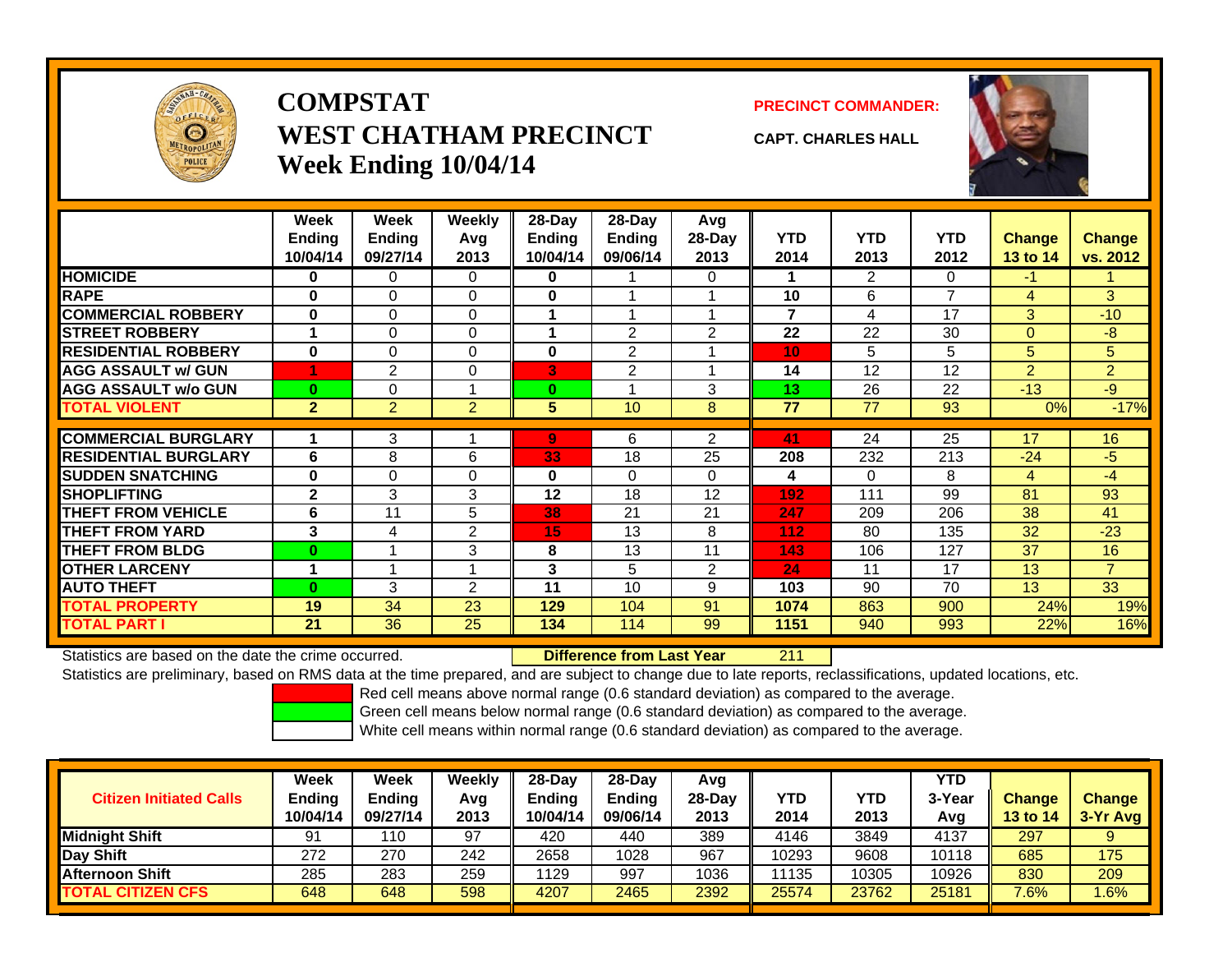

## **COMPSTATDOWNTOWN PRECINCTWeek Ending 10/04/14**

#### **PRECINCT COMMANDER:**

#### **CAPT. BEN HERRON**

141



|                             | Week           | Week           | Weekly                   | $28$ -Day      | $28-Day$       | Avg            |            |            |            |               |               |
|-----------------------------|----------------|----------------|--------------------------|----------------|----------------|----------------|------------|------------|------------|---------------|---------------|
|                             | <b>Endina</b>  | <b>Ending</b>  | Avg                      | <b>Ending</b>  | <b>Endina</b>  | $28-Day$       | <b>YTD</b> | <b>YTD</b> | <b>YTD</b> | <b>Change</b> | <b>Change</b> |
|                             | 10/04/14       | 09/27/14       | 2013                     | 10/04/14       | 09/06/14       | 2013           | 2014       | 2013       | 2012       | 13 to 14      | vs. 2012      |
| <b>HOMICIDE</b>             | 0              | 0              | 0                        | 0              |                |                | 3          | 8          | 7          | $-5$          | -4            |
| <b>RAPE</b>                 |                |                | 0                        | B              |                |                | 9          | 6          | 5          | 3             | 4             |
| <b>COMMERCIAL ROBBERY</b>   |                | 0              | 0                        | $\mathbf{2}$   | 0              |                | 6          | 9          | 9          | $-3$          | $-3$          |
| <b>ISTREET ROBBERY</b>      | 3              | 0              | 2                        | 10             | 8              | 8              | 64         | 77         | 80         | $-13$         | $-16$         |
| <b>RESIDENTIAL ROBBERY</b>  | $\bf{0}$       | 0              | 0                        | 0              | 0              |                |            | 6          | 6          | $-5$          | $-5$          |
| <b>AGG ASSAULT w/ GUN</b>   | $\overline{2}$ | 0              |                          | 5.             | 3              | 3              | 28         | 30         | 20         | $-2$          | 8             |
| <b>AGG ASSAULT w/o GUN</b>  | $\bf{0}$       | 0              |                          | $\overline{2}$ | 6              | 4              | 32         | 34         | 50         | $-2$          | $-18$         |
| <b>TOTAL VIOLENT</b>        | 7              |                | 4                        | 22             | 19             | 18             | 143        | 170        | 177        | $-16%$        | $-19%$        |
| <b>COMMERCIAL BURGLARY</b>  | $\mathbf{2}$   | 0              |                          | 6              | $\overline{2}$ | 3              | 30         | 27         | 24         | 3             | 6             |
| <b>RESIDENTIAL BURGLARY</b> | 5              |                | 3                        |                | 13             | 13             | 92         |            |            | $-34$         | $-23$         |
|                             |                | 5              |                          | 16             |                |                |            | 126        | 115        |               |               |
| <b>SUDDEN SNATCHING</b>     | 3              | 0              |                          | 3              | 5              | $\overline{2}$ | 22         | 29         | 27         | $-7$          | $-5$          |
| <b>ISHOPLIFTING</b>         |                | 4              | 4                        | 9              | 15             | 17             | 167        | 164        | 104        | 3             | 63            |
| <b>THEFT FROM VEHICLE</b>   | 6              | 11             | $\overline{\phantom{a}}$ | 34             | 51             | 29             | 404        | 280        | 300        | 124           | 104           |
| <b>THEFT FROM YARD</b>      | 9              | 13             | 4                        | 31             | 18             | 18             | 200        | 188        | 189        | 12            | 11            |
| <b>THEFT FROM BLDG</b>      | 5              | 2              | 4                        | 14             | 14             | 15             | 196        | 138        | 184        | 58            | 12            |
| <b>OTHER LARCENY</b>        | 1              | $\overline{2}$ |                          | 4              | 3              | 4              | 19         | 32         | 21         | $-13$         | $-2$          |
| <b>AUTO THEFT</b>           | 6              | 3              | 2                        | 19             | 18             | 9              | 113        | 91         | 74         | 22            | 39            |
| <b>TOTAL PROPERTY</b>       | 38             | 40             | 27                       | 136            | 139            | 110            | 1243       | 1075       | 1038       | 16%           | 20%           |
| <b>TOTAL PART I</b>         | 45             | 41             | 32                       | 158            | 158            | 128            | 1386       | 1245       | 1215       | 11%           | 14%           |

Statistics are based on the date the crime occurred. **Difference from Last Year** 

Statistics are preliminary, based on RMS data at the time prepared, and are subject to change due to late reports, reclassifications, updated locations, etc.

Red cell means above normal range (0.6 standard deviation) as compared to the average.

Green cell means below normal range (0.6 standard deviation) as compared to the average.

| <b>Citizen Initiated Calls</b> | Week<br><b>Ending</b><br>10/04/14 | Week<br><b>Ending</b><br>09/27/14 | Weeklv<br>Avg<br>2013 | $28-Dav$<br><b>Ending</b><br>10/04/14 | $28-Dav$<br>Endina<br>09/06/14 | Avg<br>$28-Dav$<br>2013 | YTD<br>2014 | YTD<br>2013 | <b>YTD</b><br>3-Year<br>Avg | <b>Change</b><br><b>13 to 14</b> | <b>Change</b><br>$3-Yr$ Avg |
|--------------------------------|-----------------------------------|-----------------------------------|-----------------------|---------------------------------------|--------------------------------|-------------------------|-------------|-------------|-----------------------------|----------------------------------|-----------------------------|
| <b>Midnight Shift</b>          | 123                               | 99                                | 107                   | 478                                   | 451                            | 428                     | 4564        | 4304        | 4601                        | 260                              | $-37$                       |
| Day Shift                      | 248                               | 221                               | 208                   | 932                                   | 935                            | 832                     | 8774        | 8271        | 8672                        | 503                              | 102                         |
| <b>Afternoon Shift</b>         | 279                               | 271                               | 226                   | 1065                                  | 997                            | 905                     | 9788        | 9065        | 9463                        | 723                              | 325                         |
| <b>TOTAL CITIZEN CFS</b>       | 650                               | 591                               | 541                   | 2475                                  | 2383                           | 2165                    | 23126       | 21640       | 22736                       | 6.9%                             | $.7\%$                      |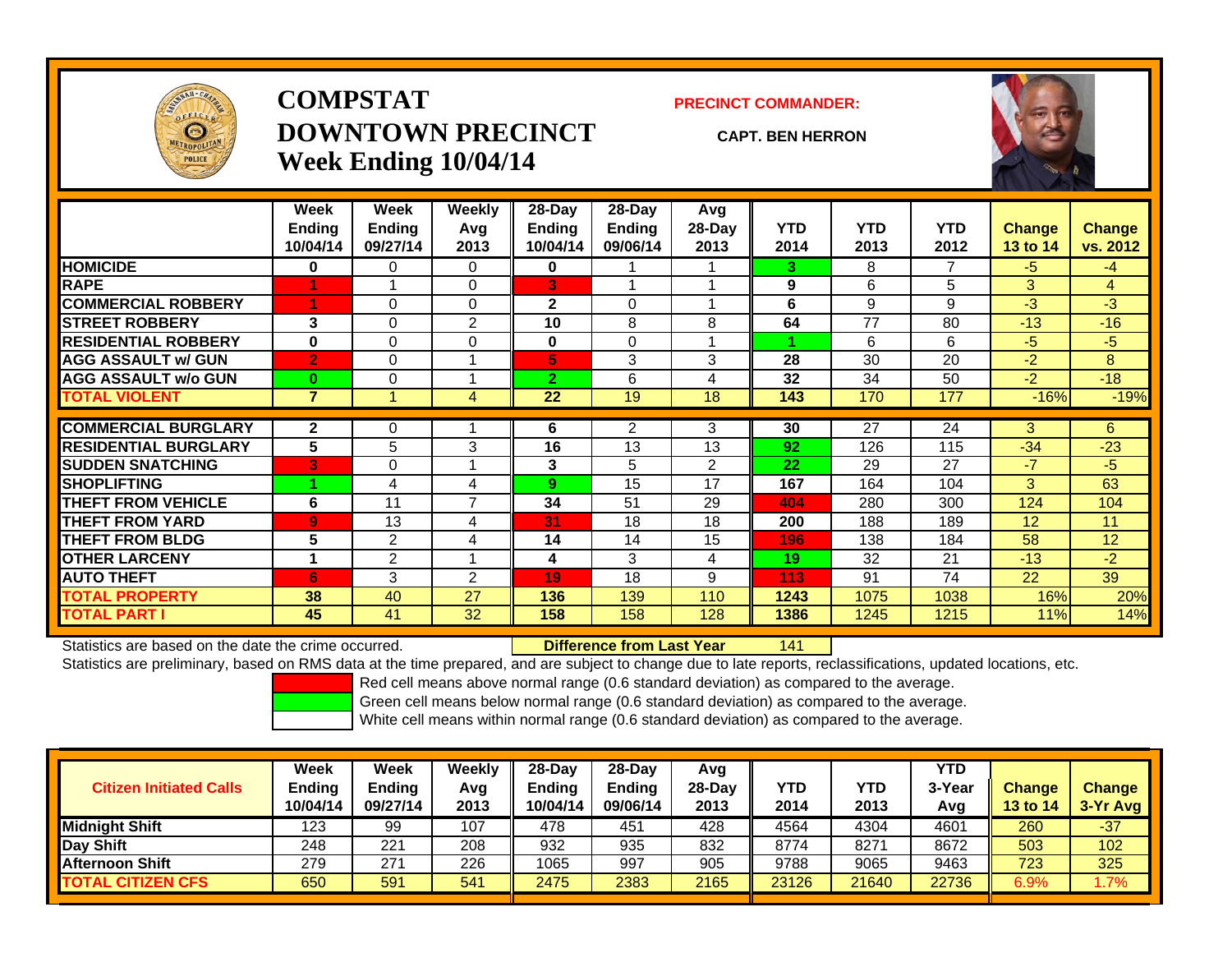

## **COMPSTATCENTRAL PRECINCT CAPT. DEVONN ADAMSWeek Ending 10/04/14**

**PRECINCT COMMANDER:**



|                             | Week           | Week          | Weekly   | 28-Day       | $28-Day$      | Avg      |            |                |                |                 |          |
|-----------------------------|----------------|---------------|----------|--------------|---------------|----------|------------|----------------|----------------|-----------------|----------|
|                             | <b>Ending</b>  | <b>Ending</b> | Avq      | Ending       | <b>Ending</b> | 28-Day   | <b>YTD</b> | <b>YTD</b>     | <b>YTD</b>     | <b>Change</b>   | Change   |
|                             | 10/04/14       | 09/27/14      | 2013     | 10/04/14     | 09/06/14      | 2013     | 2014       | 2013           | 2012           | <b>13 to 14</b> | vs. 2012 |
| <b>HOMICIDE</b>             | $\bf{0}$       | 0             | 0        | O            | 0             |          | 11         | $\overline{7}$ | 5              | 4               | 6        |
| <b>RAPE</b>                 | $\bf{0}$       | 0             | $\Omega$ | 0            |               | $\Omega$ | 7          | 5              | $\overline{2}$ | 2               | 5        |
| <b>COMMERCIAL ROBBERY</b>   | $\mathbf{0}$   | 0             | 0        | 0            | $\Omega$      |          | 11         | 11             | 13             | $\Omega$        | $-2$     |
| <b>STREET ROBBERY</b>       | $\bf{0}$       | 0             |          | 4            | 11            | 5        | 78         | 52             | 64             | 26              | 14       |
| <b>RESIDENTIAL ROBBERY</b>  | $\bf{0}$       | 0             | $\Omega$ |              |               |          | 6          | 5              | 3              | 1               | 3        |
| <b>AGG ASSAULT w/ GUN</b>   | $\overline{2}$ | 5             |          | 12           | 6             | 4        | 62         | 42             | 40             | 20              | 22       |
| <b>AGG ASSAULT w/o GUN</b>  | $\bf{0}$       | 0             |          | $\mathbf{2}$ | 2             | 4        | 34         | 45             | 39             | $-11$           | $-5$     |
| <b>TOTAL VIOLENT</b>        | $\overline{2}$ | 5             | 4        | 19           | 21            | 17       | 209        | 167            | 166            | 25%             | 26%      |
| <b>COMMERCIAL BURGLARY</b>  | $\bf{0}$       |               | 2        | 5            | 3             | ⇁        | 33         | 71             | 35             | $-38$           | $-2$     |
| <b>RESIDENTIAL BURGLARY</b> | 13             | 14            |          | 45           | 37            | 37       |            |                |                | $-5$            | $-47$    |
|                             |                |               | 9        |              |               |          | 337        | 342            | 384            |                 |          |
| <b>SUDDEN SNATCHING</b>     | $\bf{0}$       |               | $\Omega$ |              | 3             |          | 13         | 10             | 10             | 3               | 3        |
| <b>SHOPLIFTING</b>          | $\bf{0}$       |               | 2        | Δ            | 8             | 8        | 74         | 73             | 30             | 4               | 44       |
| <b>THEFT FROM VEHICLE</b>   | 10             | 12            | 9        | 41           | 52            | 36       | 362        | 362            | 340            | $\Omega$        | 22       |
| <b>THEFT FROM YARD</b>      | $\overline{9}$ | 6             | 4        | 22           | 37            | 16       | 197        | 166            | 219            | 31              | $-22$    |
| <b>THEFT FROM BLDG</b>      | 4              | 3             | 4        | 14           | 11            | 17       | 174        | 154            | 134            | 20              | 40       |
| <b>OTHER LARCENY</b>        | $\bf{0}$       | 0             | 4        |              | 3             | 4        | 13         | 25             | 14             | $-12$           | $-1$     |
| <b>AUTO THEFT</b>           | 6              | 4             | 4        | 15           | 14            | 17       | 173        | 175            | 116            | $-2$            | 57       |
| TOTAL PROPERTY              | 42             | 42            | 35       | 148          | 168           | 142      | 1376       | 1378           | 1282           | 0%              | 7%       |
| <b>TOTAL PART I</b>         | 44             | 47            | 40       | 167          | 189           | 159      | 1585       | 1545           | 1448           | 3%              | 9%       |

Statistics are based on the date the crime occurred. **Difference from Last Year** 

40

Statistics are preliminary, based on RMS data at the time prepared, and are subject to change due to late reports, reclassifications, updated locations, etc.

Red cell means above normal range (0.6 standard deviation) as compared to the average.

Green cell means below normal range (0.6 standard deviation) as compared to the average.

| <b>Citizen Initiated Calls</b> | Week<br><b>Ending</b><br>10/04/14 | <b>Week</b><br><b>Ending</b><br>09/27/14 | Weekly<br>Avg<br>2013 | $28-Dav$<br><b>Ending</b><br>10/04/14 | $28$ -Dav<br><b>Ending</b><br>09/06/14 | Avg<br>28-Dav<br>2013 | YTD<br>2014 | <b>YTD</b><br>2013 | YTD<br>3-Year<br>Avg | <b>Change</b><br>13 to 14 | <b>Change</b><br>$3-Yr$ Avg |
|--------------------------------|-----------------------------------|------------------------------------------|-----------------------|---------------------------------------|----------------------------------------|-----------------------|-------------|--------------------|----------------------|---------------------------|-----------------------------|
| Midnight Shift                 | 120                               | 115                                      | 105                   | 476                                   | 508                                    | 419                   | 4591        | 4217               | 4532                 | 374                       | 59                          |
| Day Shift                      | 311                               | 267                                      | 249                   | 1096                                  | 1075                                   | 996                   | 10608       | 9779               | 10046                | 829                       | 562                         |
| <b>Afternoon Shift</b>         | 281                               | 260                                      | 263                   | 113                                   | 1146                                   | 1050                  | 10893       | 10596              | 1178                 | 297                       | $-285$                      |
| <b>TOTAL CITIZEN CFS</b>       | 712                               | 642                                      | 616                   | 2685                                  | 2729                                   | 2465                  | 26092       | 24592              | 25756                | 6.1%                      | .3%                         |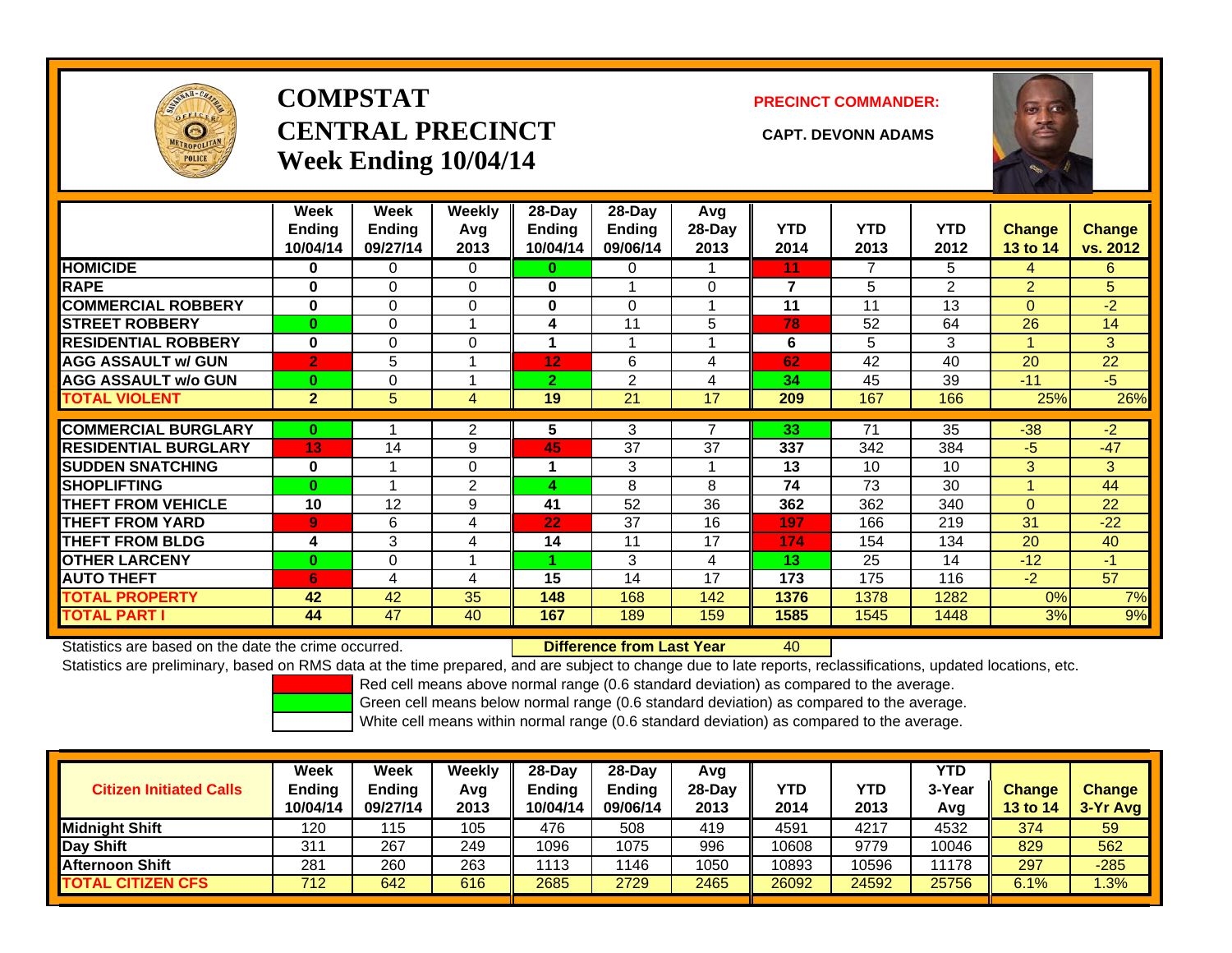

### **COMPSTATSOUTHSIDE PRECINCT** CAPT. TERRY SHOOP **Week Ending 10/04/14**

### **PRECINCT COMMANDER:**



|                             | Week<br><b>Endina</b><br>10/04/14 | Week<br><b>Ending</b><br>09/27/14 | <b>Weekly</b><br>Avg<br>2013 | 28-Day<br><b>Ending</b><br>10/04/14 | $28$ -Day<br><b>Endina</b><br>09/06/14 | Avg<br>$28-Day$<br>2013 | <b>YTD</b><br>2014 | <b>YTD</b><br>2013 | <b>YTD</b><br>2012 | <b>Change</b><br>13 to 14 | <b>Change</b><br>vs. 2012 |
|-----------------------------|-----------------------------------|-----------------------------------|------------------------------|-------------------------------------|----------------------------------------|-------------------------|--------------------|--------------------|--------------------|---------------------------|---------------------------|
| <b>HOMICIDE</b>             |                                   | 0                                 | $\Omega$                     |                                     | 0                                      | 0                       | 2                  | 3                  |                    | $-1$                      |                           |
| <b>RAPE</b>                 | $\bf{0}$                          | 0                                 | 0                            |                                     |                                        |                         | 6                  | 4                  | 4                  | 2                         | $\overline{2}$            |
| <b>COMMERCIAL ROBBERY</b>   | $\overline{2}$                    |                                   | $\Omega$                     | 3                                   |                                        | $\overline{2}$          | 17                 | 15                 | 30                 | $\overline{2}$            | $-13$                     |
| <b>STREET ROBBERY</b>       | $\bf{0}$                          | 2                                 |                              | 4                                   | 8                                      | 3                       | 44                 | 23                 | 45                 | 21                        | $-1$                      |
| <b>IRESIDENTIAL ROBBERY</b> | $\bf{0}$                          | 0                                 | 0                            | $\bf{0}$                            |                                        |                         | 10                 | 6                  | 9                  | 4                         |                           |
| <b>AGG ASSAULT w/ GUN</b>   | $\bf{0}$                          | $\Omega$                          | 0                            | $\mathbf{2}$                        | 2                                      |                         | 9                  | 11                 | 11                 | -2                        | $-2$                      |
| <b>AGG ASSAULT w/o GUN</b>  | $\bf{0}$                          | $\Omega$                          | $\Omega$                     |                                     | 3                                      | 2                       | 14                 | 23                 | 24                 | $-9$                      | $-10$                     |
| <b>TOTAL VIOLENT</b>        | 3                                 | 3                                 | $\overline{2}$               | 12                                  | 16                                     | 10                      | 102                | 85                 | 124                | 20%                       | $-18%$                    |
| <b>COMMERCIAL BURGLARY</b>  | $\bf{0}$                          | 0                                 |                              | $\mathbf{2}$                        | 2                                      | 4                       | 29                 | 45                 | 57                 | $-16$                     | $-28$                     |
| <b>RESIDENTIAL BURGLARY</b> | 8                                 | 6                                 | 8                            | 17                                  | 26                                     | 31                      | 177                | 299                | 284                | $-122$                    | $-107$                    |
| <b>ISUDDEN SNATCHING</b>    | $\bf{0}$                          | $\Omega$                          | $\Omega$                     | $\bf{0}$                            |                                        |                         | 9                  | 8                  | 7                  | 4                         | $\overline{2}$            |
| <b>SHOPLIFTING</b>          | 12                                | 14                                | 15                           | 48                                  | 56                                     | 58                      | 512                | 543                | 545                | $-31$                     | $-33$                     |
| <b>THEFT FROM VEHICLE</b>   | 8                                 | 6                                 | 7                            | 30                                  | 50                                     | 28                      | 285                | 283                | 307                | 2                         | $-22$                     |
| <b>THEFT FROM YARD</b>      | $\mathbf{2}$                      | 3                                 | 2                            | 9                                   | 12                                     | 8                       | 95                 | 84                 | 141                | 11                        | $-46$                     |
| <b>THEFT FROM BLDG</b>      | $\overline{2}$                    | 4                                 | 5                            | 15                                  | 27                                     | 19                      | 171                | 197                | 201                | $-26$                     | $-30$                     |
| <b>OTHER LARCENY</b>        | $\bf{0}$                          | $\Omega$                          |                              |                                     | 5                                      | 4                       | 23                 | 34                 | 23                 | $-11$                     | $\Omega$                  |
| <b>AUTO THEFT</b>           |                                   |                                   | $\overline{2}$               | 6                                   | 12                                     | 9                       | 73                 | 91                 | 134                | $-18$                     | $-61$                     |
| <b>TOTAL PROPERTY</b>       | 33                                | 34                                | 41                           | 128                                 | 191                                    | 163                     | 1374               | 1584               | 1699               | $-13%$                    | $-19%$                    |
| <b>TOTAL PART</b>           | 36                                | 37                                | 43                           | 140                                 | 207                                    | 173                     | 1476               | 1669               | 1823               | $-12%$                    | $-19%$                    |

Statistics are based on the date the crime occurred. **Difference from Last Year** 

r -193

Statistics are preliminary, based on RMS data at the time prepared, and are subject to change due to late reports, reclassifications, updated locations, etc.

Red cell means above normal range (0.6 standard deviation) as compared to the average.

Green cell means below normal range (0.6 standard deviation) as compared to the average.

| <b>Citizen Initiated Calls</b> | Week<br><b>Ending</b><br>10/04/14 | <b>Week</b><br><b>Ending</b><br>09/27/14 | Weekly<br>Avg<br>2013 | 28-Dav<br>Ending<br>10/04/14 | 28-Dav<br><b>Ending</b><br>09/06/14 | Avg<br>28-Day<br>2013 | YTD<br>2014 | YTD<br>2013 | <b>YTD</b><br>3-Year<br>Avq | <b>Change</b><br>13 to 14 | <b>Change</b><br>3-Yr Avg |
|--------------------------------|-----------------------------------|------------------------------------------|-----------------------|------------------------------|-------------------------------------|-----------------------|-------------|-------------|-----------------------------|---------------------------|---------------------------|
| <b>I</b> Midniaht Shift        | 90                                |                                          | 86                    | 366                          | 423                                 | 343                   | 3607        | 3363        | 3608                        | 244                       |                           |
| Day Shift                      | 267                               | 276                                      | 238                   | 1023                         | 1058                                | 950                   | 10266       | 9284        | 10046                       | 982                       | 220                       |
| <b>Afternoon Shift</b>         | 264                               | 274                                      | 244                   | 1027                         | 145                                 | 976                   | 10208       | 9505        | 10095                       | 703                       | 113                       |
| <b>TOTAL CITIZEN CFS</b>       | 621                               | 624                                      | 567                   | 2416                         | 2626                                | 2269                  | 24081       | 22152       | 23749                       | 8.7%                      | .4%                       |